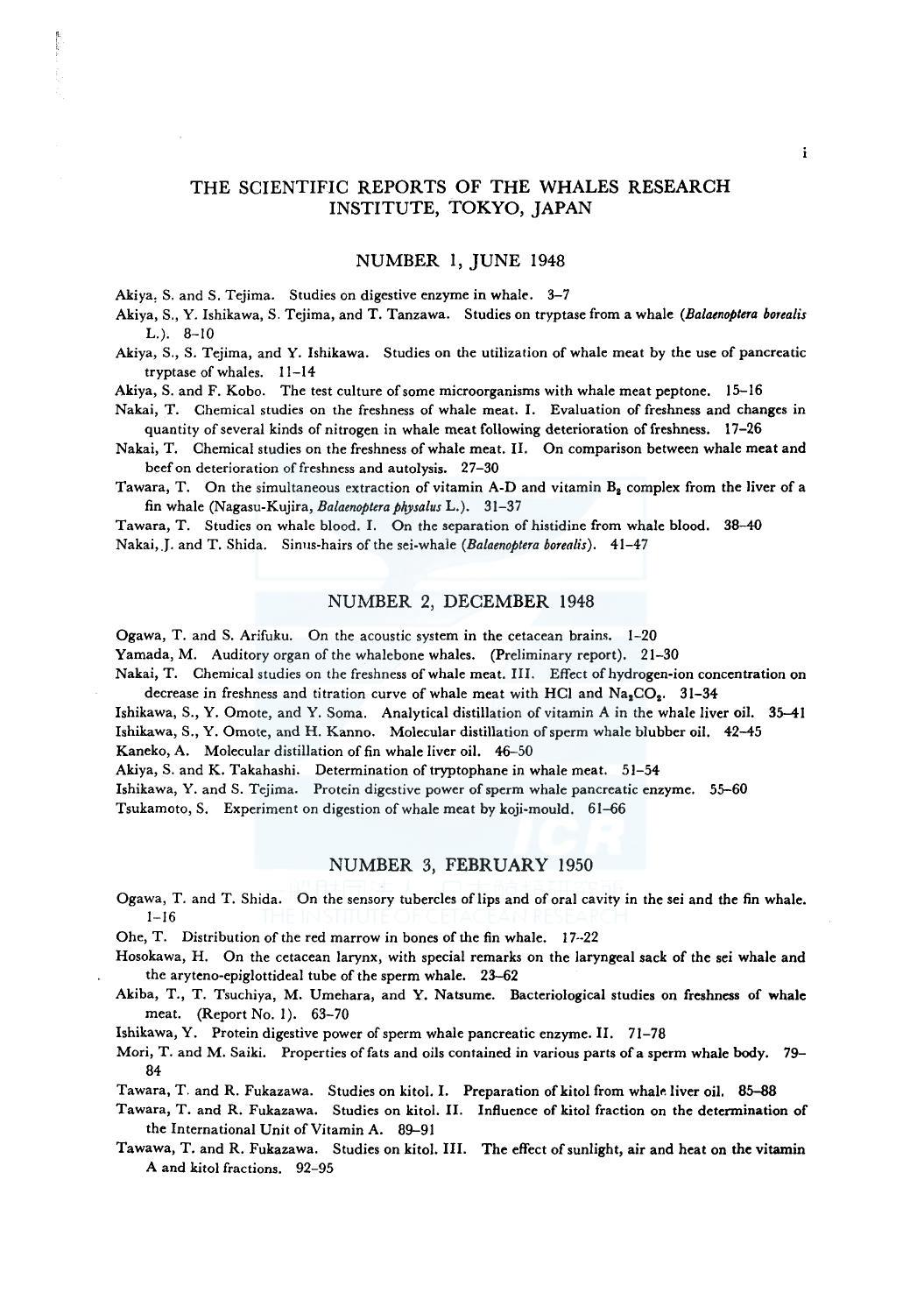Tawara, T. On the respiratory pigments of whale (Studies on whale blood II.). 96-101

Yoshida, M. Research on methionine in whale. 102-105

Mizue, K. Factory ship whaling around Bonin Islands in 1948. 106-118

Mizue, K. and H. Jimbo. Statistic study of foetuses of whales. 119-131

Nishiwaki, M. and K. Hayashi. Biological survey of fin and blue whales taken in the Antarctic season 1947-48 by the Japanese fleet. 132-190

## NUMBER 4, AUGUST 1950

Omura, H. On the body weight of sperm and sei whales located in the adjacent waters of Japan. 1-13

Omura, H. Diatom infection on blue and fin whales in the Antarctic whaling area V (the Ross Sea area). 14-26

Omura, H. Whales in the adjacent waters of Japan. 27-113

Nishiwaki, M. Determination of the age of Antarctic blue and fin whales by the colour changes in crystalline lens. 115-161

Nishiwaki, M. Age characteristics in baleen plates. 162-183

Nishiwaki, M. On the body weight of whales. 184-209

## NUMBER 5, JUNE 1951

- Akiba, T., M. Umehara and Y. Natsume. Bacteriological studies on freshness of whale meat. (Report  $No. II.$ ).  $1-4$
- Hosokawa, H. On the pelvic cartilages of the Balaenoptera-foetuses, with remarks on the specifical and sexual difference. 5-15
- Ohe, T. Iconography on the abdominal cavity and viscera of the Balaenoptera, with special remarks upon the peritoneal coverings. 17-39
- Akiya, S. and 0. Hoshino. Isolation of histidine from whale blood using 3,4-dichlorobenzene sulfonic acid. 41-47
- Tawara, T. and R. Fukazawa. Studies on kitol. IV. Purification of kitol by chromatographic. 49-51

Ishikawa, S., Y. Omote and H. Okuda. Substances related to vitamin A in the whale liver oil. 53-59

Ishikawa, S., Y. Omote, M. Kijima and H. Okuda. Thermal decomposition of kitol. 61-69

Mizue, K. Grey whales in the east sea area of Korea. 71-79

Mizue, K. Food of whales (In the adjacent waters of Japan). 81-90

Nishiwaki, M. and T. Ohe. Biological investigation on blue whales *(Balaenoptera musculus)* and fin whales *(Balaenoptera physalus)* caught by the Japanese Antarctic whaling fleets. 91-167

## NUMBER 6, DECEMBER 1951

Hosokawa, H. On the extrinsic eye muscles of the whale. with special remarks upon the innervation and function of the musculus retractor bulbi. 1-33

Murata, T. Histological studies on the respiratory portions of the lungs of cetacea. 35-47

Kojima, T. On the brain of the sperm whale *(Physeter catodon* L.). 49-72

Mizue, K. and T. Murata. Biological investigation on the whales caught by the Japanese Antarctic whaling fleets season 1949-50. 73-131

Nishiwaki, M. On the periodic mark on the baleen plates as the sign of annual growth. 133-152

Nishiwaki, M. and T. Hibiya. On the sexual maturity of the sperm whales (Physeter catodon) found in the adjacent waters of Japan (I). 153-165

Nakai, T. Chemical studies on freshness of whale meat. IV. Some informations of *Archomobacter ubiquitum*  isolated from whale carcass. 167-176

Nakai, T. and H. Ono. The effects of electric shock and fatigue on post-mortem changes in muscle. 177- 185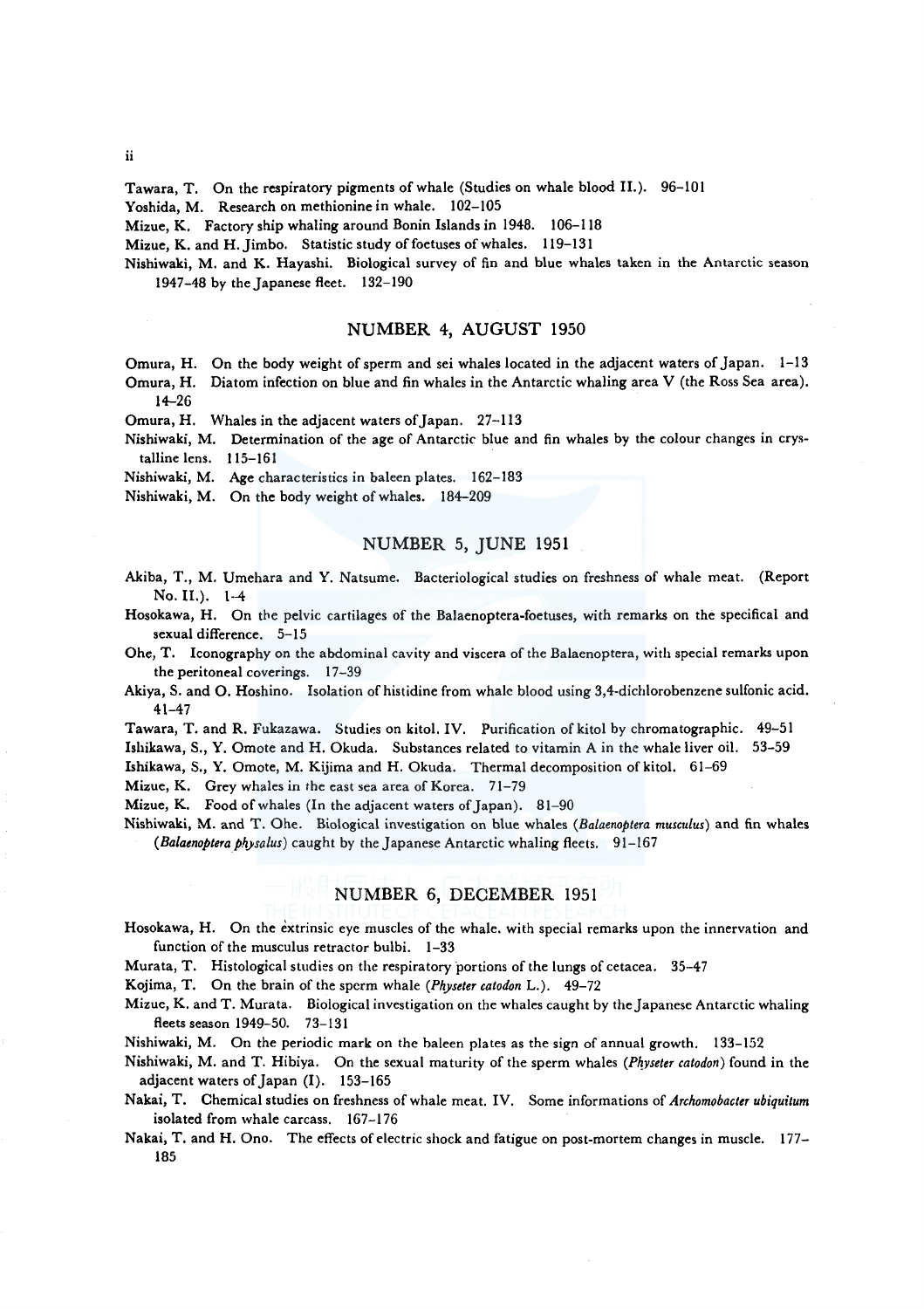Omote, Y. Complete recovery of vitamin A from molecular distillation residue of whale-liver oil. 187- 191

Omote, Y. Chemical structure of kitol (I). Double bonds and hydroxyl groups. 193-198

Hirata, M. Experimental investigation on flattened head harpoon. An attempt for restraining ricochet. 199-207

## NUMBER 7, JULY 1952

- Ogawa, T. On the cardiac nerves of some cetacea, with special reference to those of *Berardius bairdii* Stejneger. 1-22
- Akiya, S., 0. Hoshino and N. Motohashi. On an attempt to preserve whale meat freshness with 5-nitrofurfuriden aminoguanidine from decay. 23-30

Akiya, S. and R. Sawamura. Colorimetric determination of 5-nitro-2-furfuridene aminoguanidine. 31-36

Tomiyama, S. and M. Takao. Studies on utilization of higher fatty alcohol from sperm whale oil. 37–46 Omote, Y. A rapid method for the separate determination of vitamin A and kitol in the whale-liver oil. 47-50

Arai, Y. and S. Sakai. Whale meat in nutrition. 51-67

Yamaguchi, K. and K. Fujino. On the serological constitution of striped dolphin *(Prodelphinus caeruleoalbus*  (Meyen)) (I). 67-77

Nishimoto, S., M. Tozawa and T. Kawakami, Food ofsei whales *(Balaenoptera borealis)* caught in the Bonin Island waters. 79-85

Nishiwaki, M. On the age-determination of Mystacoceti, chiefly blue and fin whales. 87-119

Nishiwaki, M. and T. Hibiya. On the sexual maturity of the sperm whales *(Physeter catodon)* found in the adjacent waters of Japan (II). 121-124

Ohno, M. and K. Fujino. Biological investigation on the whales caught by the Japanese Antarctic whaling fleets, season 1950/51. 125-183

### NUMBER 8, JUNE 1953

Yamada, M. Contribution to the anatomy of the organ of hearing of whales. 1-79

Omura, H. Biological study on humpback whales in the Antarctic whaling areas IV and V. 81-102

Fujino, K. On the serological constitutions of the sei-, fin-, blue- and humpback-whales (I). 103-125

Ogawa, T. On the presence and disappearance of the hind limb in the cetacean embryos. 127-132

Nishiwaki, M. and T. Yagi. On the age and the growth of teeth in a dolphin *(Prodelphinuscaeruleo-albus).*  (I). 133-146

Kakuwa, Z., T. Kawakami and K. Iguchi. Biological investigation on the whales caught by the Japanese Antarctic whaling fleets in the 1951-52 season. 147-213

Nishiwaki, M. Hermaphroditism in a dolphin *(Prodelphinuscaeruleo-albus).* 215-218

# NUMBER 9, JUNE 1954

Akiya, S., 0. Hoshino and N. Motohashi. Attempt to preserve freshness of whale meat with germicides. II. 1-10

Ogawa, T. On the musculature of the sinus venosus and its continuation with the so-called conducting system of the whale's heart. 11-35

Yamada, M. Some remarks on the pygmy sperm whale, *Kogia.* 37-58

Yamada, M. An account of a rare porpoise, *Feresa* Gray from Japan. 59-88

Omura, H. and K. Fujino. Sei whales in the adjacent waters of Japan. II. Further studies on the external characters. 89-103

Fujino, K. On the serological constitution of the sperm- and Baird beaked-whales (I) Blood groups of the sperm- and Baird beaked-whales. 105-120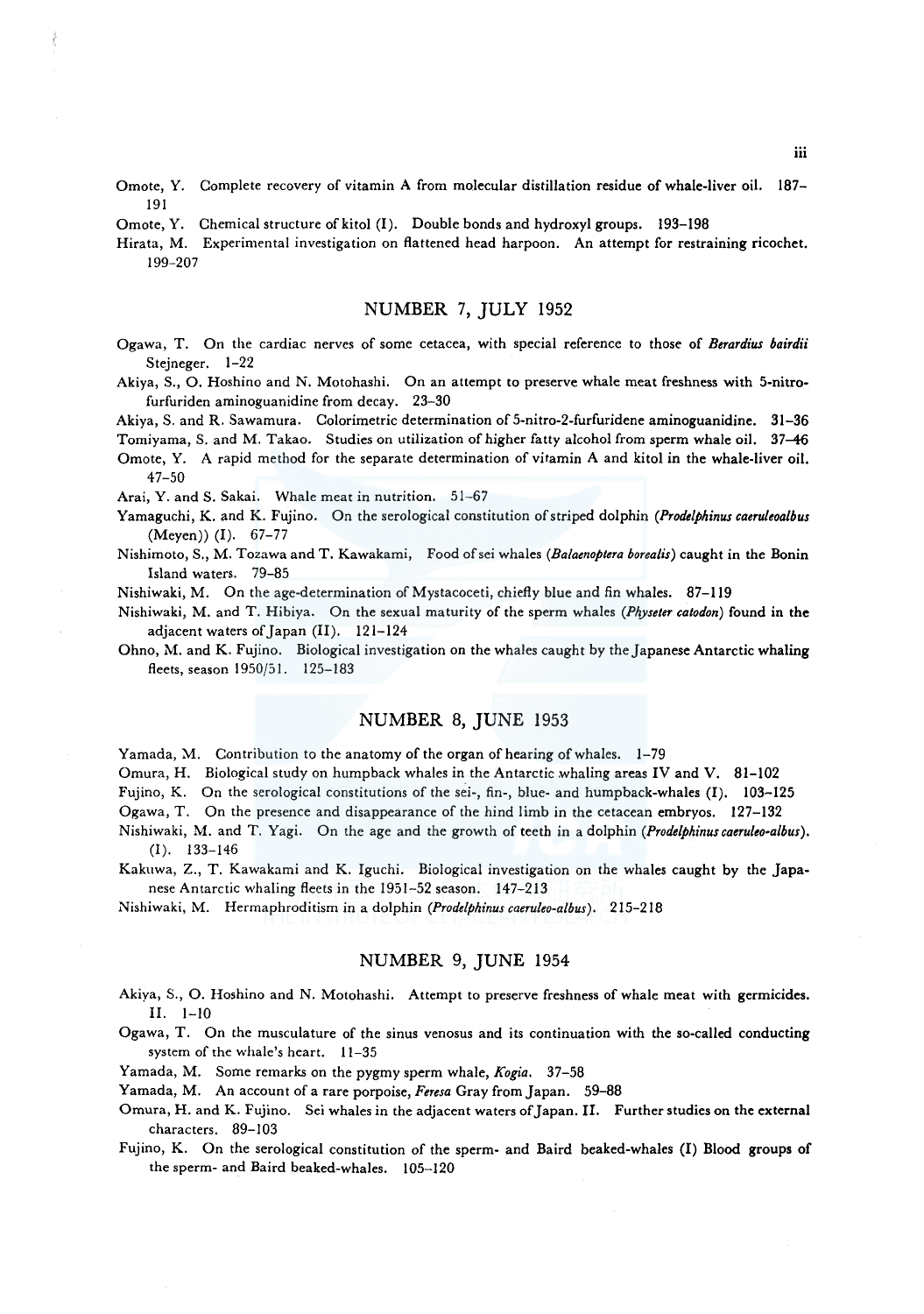Fujino, K. On the body proportions of the fin whales *(Balaenoptera physalus* (L)) caught in the northern Pacific Ocean (I) (Preliminary report). 121-163

Nishiwaki, M., T. Hibiya and S. Kimura. On the sexual maturity of the sei whale of the Bonin waters. 165-177

Uda, M. Studies of the relation between the whaling grounds and the hydrographical conditions (I). 179-187

#### NUMBER 10, JUNE 1955

Hosokawa, H. Cross-sections of a 12-mm. dolphin embryo. 1-68

Nemoto, T. White scars on whales (I) Lamprey marks. 67-77

- Omura, H. and T. Nemoto. Sei whales in the adjacent waters of Japan. III. Relation between movement and water temperature of the sea. 79-87
- Omura, H., K. Fujino and S. Kimura. Beaked whale *Berardius bairdi* of Japan, with notes of *Ziphius cavirostris.* 89-132

Fujino, K. On the body weight of the sei whales located in the adjacent waters of Japan (II.) 133-141

Nishiwaki, M. On the sexual maturity of the Antarctic male sperm whale *(Physeter catodon* L.). 143-149 Ohta, K., T. Watarai, T. Oishi, Y. Ueshiba, S. Hirose, T. Yoshizawa, Y. Akikusa, M. Sato and K. Okano, Composition of fin whale milk. 151-167

### NUMBER 11, JUNE 1956

Omura, H. and H. Sakiura. Studies on the little piked whale from the coast of Japan. 1-37

Nishiwaki, M., T. Hibiya and S. Kimura. On the sexual maturity of the sperm whale *(Physeter catodon)*  found in the North Pacific. 39-46

Fujino, K. On the body proportions of the sperm whales *(Physeter catodon)*. 47-83

Fujino, K. On the serological constitution of the fin whales II. Further studies on blood groups. 85-98

Nemoto, T. On the diatoms of the skin film of whales in the northern Pacific. 99-132

Hoshina, T. and Y. Sugiura. On a skin disease and a nematode parasite of a dolphin, *Tursiops truncatus*  (Montagu, 1821). 133-138

Iwai, E. Descriptions on unidentified species of dibranchiate cephalopods. I. An oegopsiden squid belonging to the genus *Architeuthis.* 139-151

Iwai, E. Descriptions on unidentified species of dibranchiate cephalopods. II. A cranchiidae squid of the genus *Taonius.* 153-161

Uda, M. and K. Nasu. Studies of the whaling grounds in the northern sea-region of the Pacific Ocean in relation to the meteorological and oceanographic conditions. (Part I). 163-179

Kimura, S. and T. Nemoto. Note on a minke whale kept alive in aquarium. 181-189

Ishikawa, Y. A characteristic property of whale oils concerning the absorption of gases. I. On the absorption of carbon dioxide by whale oils. 191-213

## NUMBER 12, JUNE 1957

Omura, H. Osteological study of the little piked whale from the coast of Japan. 1-21

Nishiwaki, M. Age characteristics of ear plugs of whales. 23-32

Nemoto, T. Foods of baleen whales in the northern Pacific. 33-89

Nasu, K. Oceanographic conditions of the whaling grounds in the waters adjacent to Aleutian Islands and the Bering Sea in summer of 1955. 91-101

Kimura, S. The twinning in southern fin whales. 103-125

Ichihara, T. An application of linear discriminant function to external measurements of fin whale. 127-189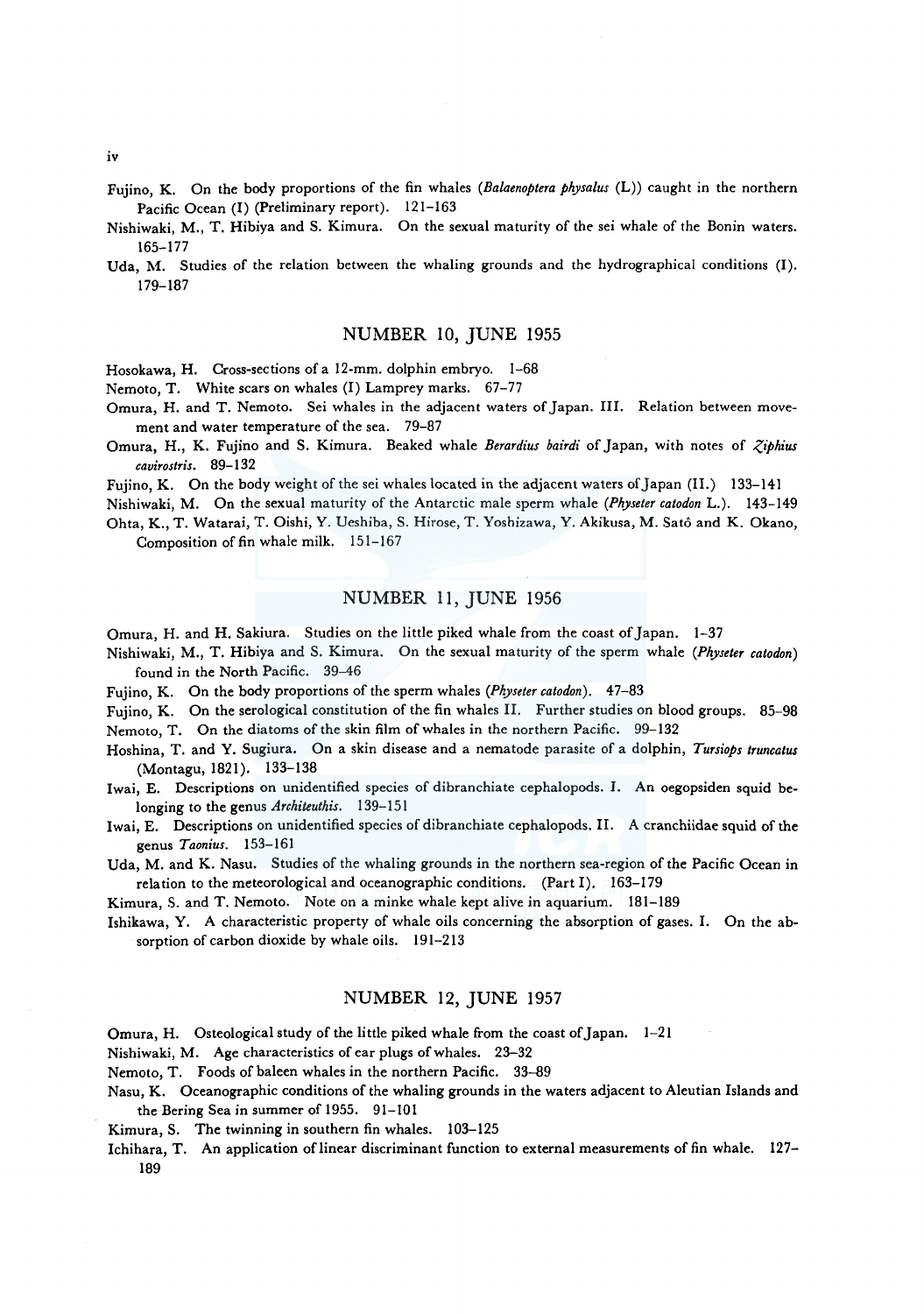Nishiwaki, M. Very small embryo of cetacea. 191-192

Nishiwaki, M. One-eyed monster of fin whale. 193-195

Ogawa, T. and T. Kamiya. A case of the cachalot with protruded rudimentary hind limbs. 197-208

- Uda, M. and A. Dairokuno. Studies of the relation between the whaling grounds and the hydrographic conditions. II. A study of the relation between the whaling grounds off Kinkazan and the boundary of water masses. 209-224
- Abe, T. Notes on fishes from the stomachs of whales taken in the Antarctic. I. *Xenocyttus nemotoi,* a new genus and new species of zeomorph fish of the subfamily *Oreosonimae* Goode and Bean, 1895. 225-233
- Tsuyuki, H. On the oils contained in various blubbers of northern elephant seal, *Mirounga angustirostris.*  235-240

#### NUMBER 13, SEPTEMBER 1958

Omura, H. North Pacific right whale. 1-52

Nishiwaki, M. and T. Kamiya. A beaked whale *Mesoplodon* stranded at Oiso Beach, Japan. 53-83

- Nishiwaki, M. and C. Handa. Killer whales caught in the coastal waters off Japan for recent 10 years. 85-96
- Ohsumi, S. (Kimura), M. Nishiwaki and T. Hibiya. Growth of fin whale in the northern Pacific. 97- 133

Nishiwaki, M., T. Hibiya and S. Ohsumi (Kimura). Age study of sperm whale based on reading of tooth laminations. 135-153

Nishiwaki, M., T. Ichihara and S. Ohsumi (Kimura). Age studies of fin whale based on ear plug. 155- 169

Fujino, K. On the serological constitution of fin whale. III. Human B blood group substances in erythrocytes and some notes on anti-fin Ju specific antibodies. 171-184

Nemoto, T. *Cocconeis* diatoms infected on whales in the Antarctic. 185-191

Nemoto, T. and K. Nasu. *Thysanoessa macrura* as a food of baleen whales in the Antarctic. 193-199

Ichihara, T. Gray whale observed in the Bering Sea. 201-205

Ohsumi, S. (Kimura). A descendant of Moby Dick or a white sperm whale. 207-209

Nasu, K.. Deformed lower jaw of sperm whale. 211-212

Omura, H. Note on embryo of Baird's beaked whale. 213-214

Uda, M. and N. Suzuki. Studies of the relation between the whaling grounds and the hydrographic conditions. III. The averaged conditions of the whaling grounds and their trends of variation during 1946-55. 215-229

Seki, Y. Observations on the spinal cord of the right whale. 231-251

Kamiya, T. How to count the renculi of the cetacean kidneys, with special regard to the kidney of the right whale. 253-267

Hosokawa, H. and T. Sekino. Comparison of the size of cells and some histological formations between whales and man. 269-301

Ogawa, T., T. Tsunoda and M. Osawa. Amino acid composition of whale meat. 303-307

Ishikawa, Y. A characteristic property of whale oils concerning the absorption of gases. II. On the absorption of nitrogen by whale oils. 309-321

Tsuyuki, H. Component fatty acids of northern elephant seal oil. 323-332

### NUMBER 14, SEPTEMBER 1959

Omura, H. Bryde's whale from the coast of Japan. 1-33

Nishiwaki, M. and T. Kamiya. *Mesoplodon stejenegeri* from the coast of Japan. 35-48

Nishiwaki, M. Humpback whales in Ryukyuan waters. 49-87

Cushing, John E., K. Fujino and K. Takahashi. Glycerol-freezing technique as an aid in blood typing of whales. 89-100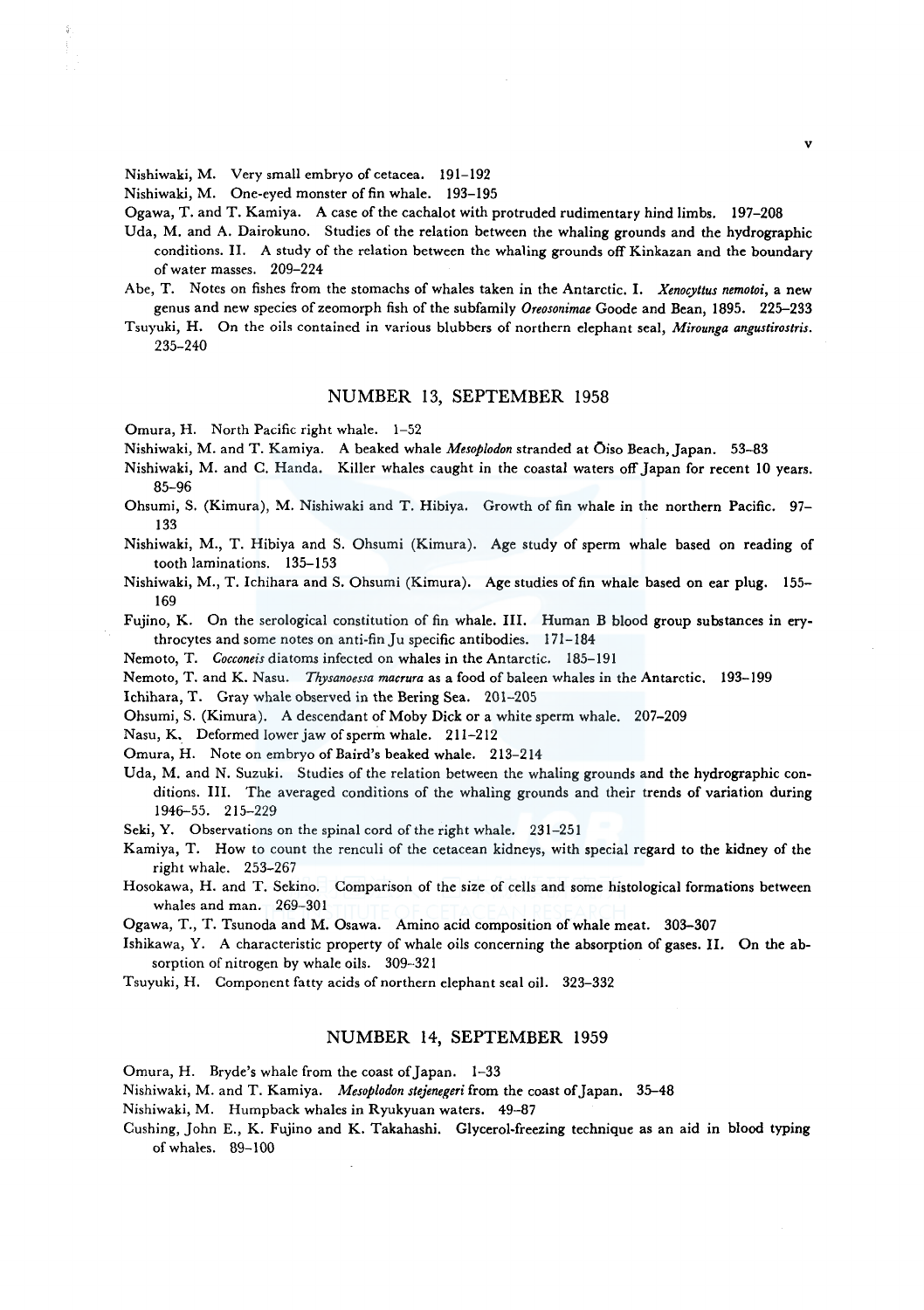vi

Fujino, K. and John E. Cushing. Blood typing of dried whale erythrocytes with 1311 labelled antibody. 101-106

lchihara, T. Formation mechanism of ear plug in baleen whales in relation to glove-finger. 107-135

Nasu, K. Surface water condition in the Antarctic whaling Pacific area in 1956-57. 137-143

Ohsumi, S. (Kimura). A deformed fin whale foetus. 145-147

Nemoto, T. Food of baleen whales with reference to whale movements. 149-290

Yamada, M. and F. Yoshizaki. Osseous labyrinth of cetacea. 291-304

Nakai, T. Distribution of amino acid in proteins from various parts of whale body. 305-326

### NUMBER 15, NOVEMBER 1960

Nishiwaki, M. Ryukyuan humpback whaling in 1960. 1-16

Ohsumi, S. Relative growth of the fin whale, *Balaenoptera ph\_vsalus* (Linn.). 17-84

Fujino, K. Immunogenetic and marking approaches to identifying subpopulations of the North Pacific whales. 85-142

Nasu, K. Oceanographic investigation in the Chukchi *Sea* during the summer of 1958. 143-158

Tokita, K. and ECG Research Group. Electrocardiographical studies on bottlenosed dolphin *(Tursiops truncatus).* 159-165

## NUMBER 16, MARCH 1962

Omura, H. Bryde's whale occurs on the coast of Brazil. 1-5

Omura, H. Further information on Bryde's whale from the coast of Japan. 7-18

Nishiwaki, M. Ryukyuan whaling in 1961. 19-28

Nemoto, T. A secondary sexual character of fin whales. 29-34

Omura, H., M. Nishiwaki, T. lchihara and T. Kasuya. Osteological note of a sperm whale. 35-45

lchihara, T. Prenatal dead foetus of baleen whales. 47-60

Nishiwaki, M. *Mesoplodon bowdoini* stranded at Akita Beach, Sea of Japan. 61-77

Nishiwaki, M. Observation on two mandibles of *Mesoplodon.* 79-82

Sinclair, John. An early dolphin embryo *(Stenella caeruleoalbus)* in serial sections. 83-87

Nemoto, T. Food of baleen whales collected in recent Japanese Antarctic whaling expeditions. 89-103

Uda, M. Subarctic oceanography in relation to whaling and salmon fisheries. 105-119

## NUMBER 17, FEBRUARY 1963

Nishiwaki, M., S. Ohsumi and T. Maeda. Change of form *in* the sperm whale accompanied with growth.  $1 - 14$ 

Ohsumi, S., T. Kasuya and M. Nishiwaki. The accumulation rate of dentinal growth layers in the maxillary tooth of the sperm whale. 15-35

lchihara, T. Photometric method for counting laminae in ear plug of baleen whale. 37-48

Yoshikawa, T. and T. Suzuki. The lamination of the masseter of the humpback whale. 49-52

Fujino, K. Intra-uterine selection due to maternal-foetal *in* compatibility of blood type in the whales. 53-65

Cushing, John E., K. Fujino and N. Calaprice. The Ju blood typing system of the sperm whale and specific soluble substances. 67-77

Nemoto, T. New records of sperm whales with protruded rudimentary hind limbs. 79-81

Nemoto, T. and K. Nasu. Stones and other aliens in the stomachs of sperm whales in the Bering Sea. 83-91

Nishiwaki, M. Taxonomical consideration on genera of *Delphinidae.* 93-103

Nasu, K. Oceanography and whaling ground in the subarctic region of the Pacific Ocean. 105-155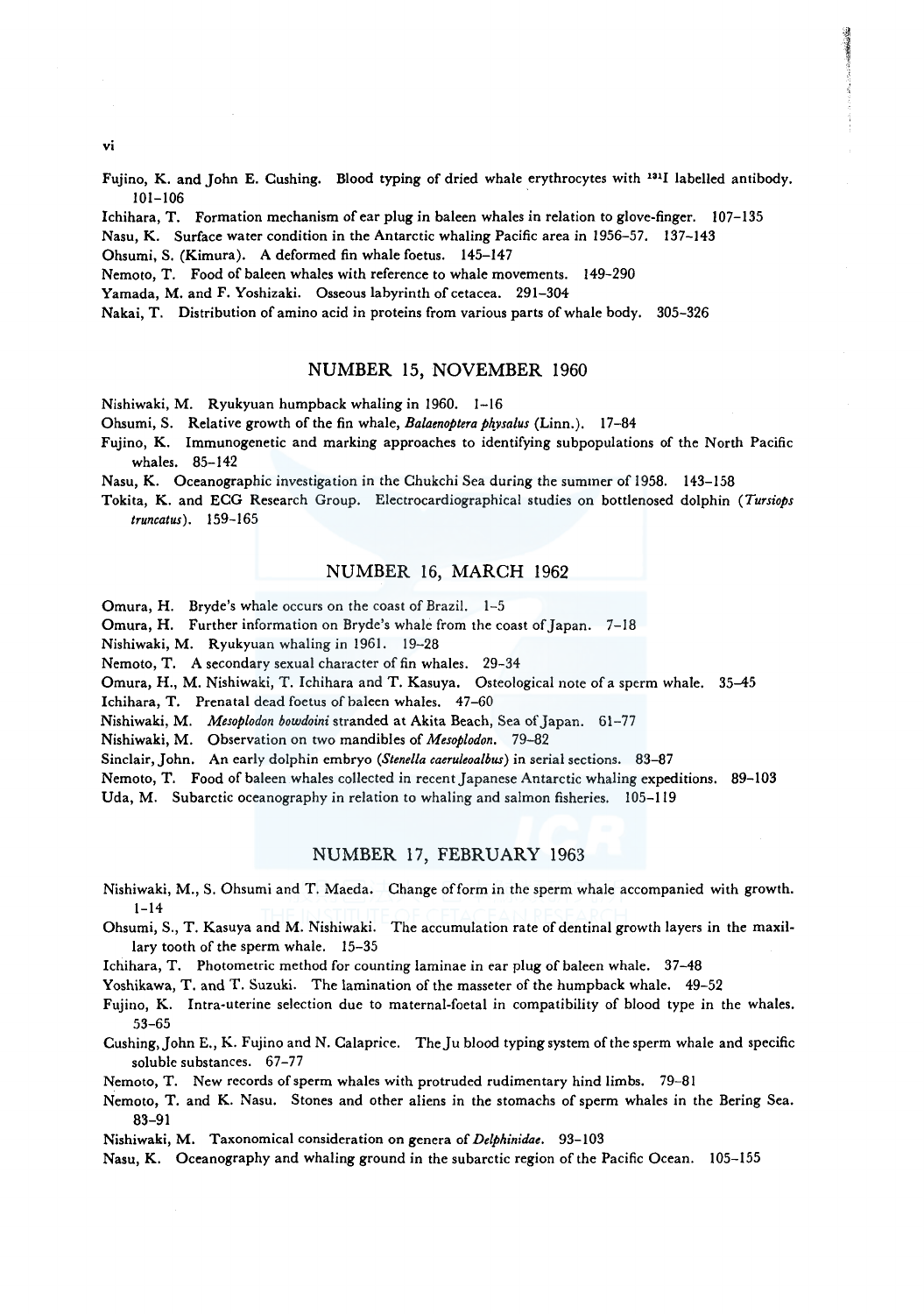Nemoto, T. Some aspects of the distribution *ofCalanus cristatus* and *C. plumchrus* in the Bering and its neighbouring waters, with reference to the feeding of baleen whales. 157-170

Tsuyuki, H. and U. Naruse. Studies on the oil of black right whale in the northern Pacific Ocean. 171- 190

Yagi, T., M. Nishiwaki and M. Nakajima. A preliminary study on the method of time marking with leadsalt and tetracycline on the teeth of northern fur seal. 191-195

### NUMBER 18, MARCH 1964

Fujino, K. Fin whale subpopulations in the Antarctic whaling areas II, III and IV. 1-27

Ichihara, T. Prenatal development of ear plug in baleen whales. 29-48

Ohsumi, S. Examination on age determination of the whale. 49-88

Nemoto, T. School of badeen whales in the feeding areas. 89-110.

- Okutani, T. and Nemoto, T. Squids as the food of sperm whales in the Bering Sea and Alaskan Gulf. 111-122
- Ohsumi, S. Comparison of maturity and accumulation rate of corpora albicantia between the left and right ovaries in cetacea. 123-148

Omura, H. A systematic study of the hyoid bones in the baleen whales. 149-170

Nishiwaki, M. Revision of the article "Taxonomical consideration on genera of *Delphinidae*" in No. 17. 171-172

Tsuyuki, H. and U. Naruse. Studies on the lipids in brain of black right whale in the northern Pacific Ocean. 173-180

#### NUMBER 19, APRIL 1965

Ohsumi, S. Reproduction of the sperm whale in the north-west Pacific. 1-35

Kasuya, T. and T. Ichihara. Some informations on minke whales from the Antarctic. 37-43

Nemoto, T. and T. Kasuya. Foods of baleen whales in the Gulf of Alaska of the North Pacific. 45-51

Nishiwaki, M., M. Nakajima and T. Kamiya. A rare species of dolphin *(Stene/la attenuata)* from Arari, Japan. 53-64

Nishiwaki, M., T. Kasuya, T. Tobayama, T. Kamiya and M. Nakajima. *Feresa attenuata* captured at the Pacific Coast of Japan in 1963. 65-90

Nakajima, M. and M. Nishiwaki. The first occurrence ofa porpoise *(Electra electra)* in Japan. 91-104

Hosokawa, H. and T. Kamiya. Sections of the dolphin's head *(Stene/la caeruleoalba).* 105-133

Ohsumi, S. A dolphin *(Stene/la caeruleoalba)* with protruded rudimentary hind limbs. 135-136

#### NUMBER 20, SEPTEMBER 1966

Ohsumi, S. Sexual segregation of the sperm whale in the North Pacific. 1-16

- lchihara, T. Criterion for determining age of fin whale with reference to ear plug and baleen plate. 17- 82
- Kasuya, T. Caryotype of a sei whale. 83-88
- Kasuya, T. and S. Ohsumi. A secondary sexual character of the sperm whale. 89-94
- Nishiwaki, M. and K. S. Norris. A new genus, *Peponocephala,* for the odontoceti cetacean species *Electra electra.* 95-100
- Nishiwaki, M., M. Nakajima and T. Tobayama. Preliminary experiments for dolphin marking. 101- 107
- Nemoto, T. *Thysanoessa* euphausiids, comparative morphology, allomorphosis and ecology. 109-155

Nasu, K. Fishery oceanographic study on the baleen whaling grounds. 157-210

lchihara, T. and M. Nishiwaki. External measurements and weight of a southern elephant seal. 211-212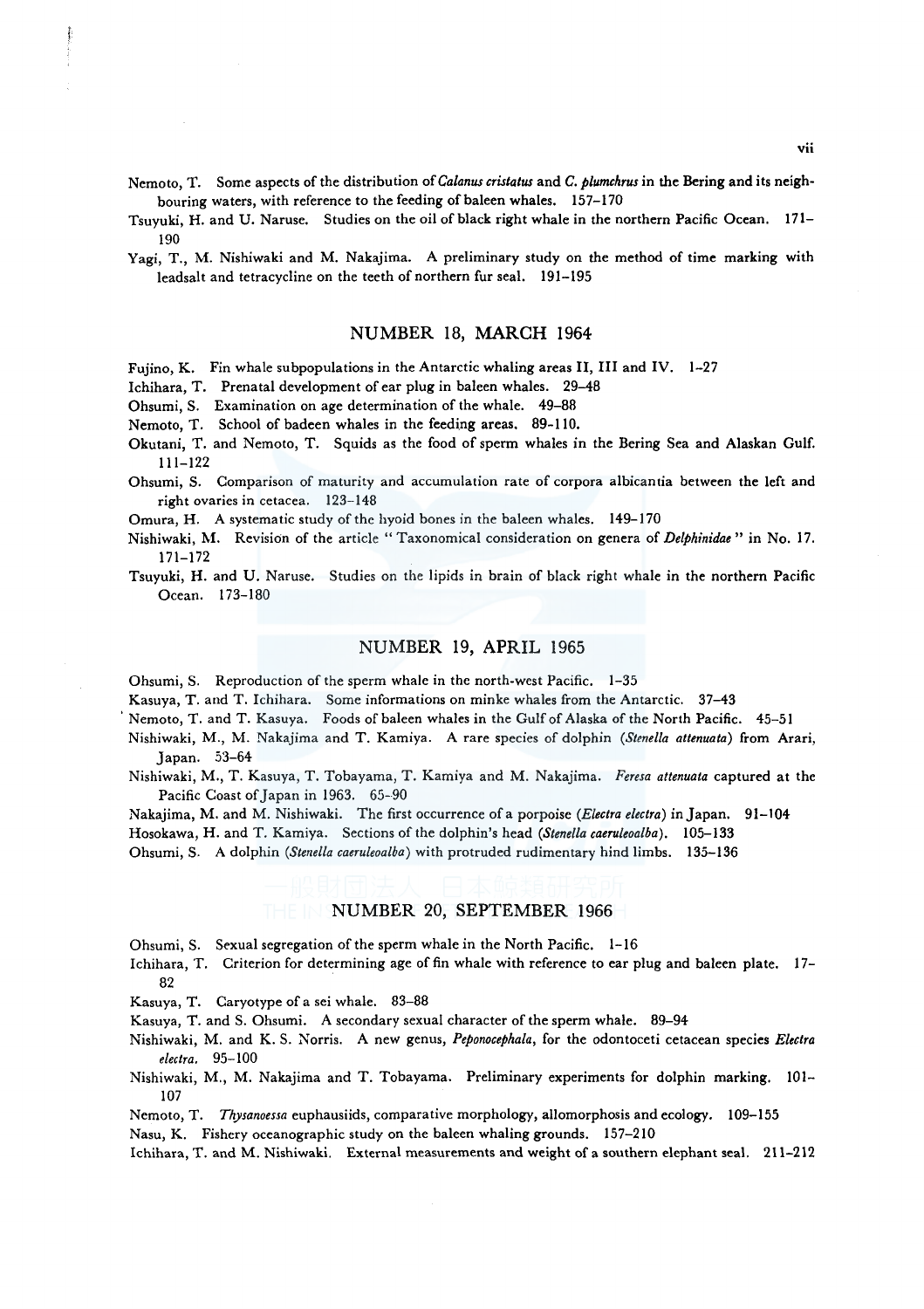Tsuyuki, H. and S. Itoh. Studies on the oils contained in blubber of a southern elephant seal. 213-22 l

#### NUMBER 21, JUNE 1969

- Omura, H., S. Ohsumi, T. Nemoto, K. Nasu and T. Kasuya. Black right whales in the North Pacific. 1-78
- Nishiwaki, M. and Y. Hasegawa. The discovery of the right whale skull in the Kisagata shell bed. 79-84 Ohsumi, S. Occurrence and rupture of varginal band in the fin, sei, and blue whales. 85-94
- Hosokawa, H., S. Igarashi<sub>,</sub> T. Kamiya and K. Hirosawa. Morphological characteristics and myelinization of acoustic system in the dolphins *(Stene/la caeruleoalba).* 95-123
- Mol, T. and P.J.H. van Bree. A short contribution to the history of whaling in Japan during the 17th century. 125-129
- Tsuyuki, H. and S. Itoh. Fatty acid composition of finless porpoise oil. 131-135.

Tsuyuki, H. and S. Itoh. Fatty acid composition of many toothed pilot whale oil. 137-141

## NUMBER 22, JUNE 1970

- Omura, H., T. Ichihara and T. Kasuya. Osteology of pygmy blue whale with additional information on external and other characteristics. 1-27
- Nishiwaki, M. and T. Kasuya. Recent record of gray whale in the adjacent waters of Japan and a consideration on its migration. 29-37
- Kasuya, T. and D. W. Rice. Note on baleen plates and on arrangement of parasitic barnacles of gray whale. 39-43
- Nishiwaki, M. and T. Kasuya. A Greenland right whale caught at Osaka Bay. 45-62
- Nasu, K. and Y. Masaki. Some biological parameters for stock assessment of the Antarctic sei whale. 63-74
- Ohsumi, S., Y. Masaki and A. Kawamura, Stock of the Antarctic minke whale. 75-125
- Kawamura, A. Food of sei whale taken by Japanese whaling expeditions in the Antarctic season 1967/68. 127-152
- Nemoto, T. and K. I. Yoo. An amphipod, *Parathemisto gaudichaudii* as a food of the Antarctic sei whale. 153-158
- Tobayama, T., S. Uchida and M. Nishiwaki. Twin foetuses from a blue white dolphin. 159-162
- Machida, S. A sword-fish sword found from a North Pacific sei whale. 163-164
- Tsuyuki, H. and S. I toh. Fatty acid components of black right whale oil by gas chromatography. 165-170

## NUMBER 23, SEPTEMBER 1971

- Ohsumi, S. Some investigations on the school structure of sperm whale. 1-25
- Kawamura, A. Influence of chasing time to stomach contents of baleen and sperm whales. 27-36
- Kasuya, T. Consideration of distribution and migration of toothed whales off the Pacific coast of Japan based upon aerial sighting record. 37-60
- Omura, H. A comparison of the size of vertebrae among some species of the baleen whales with special reference to whale movements. 61-69
- Omura, H., M. Nishiwaki and T. Kasuya. Further studies on two skeletons of the black right whale in the North Pacific. 71-81
- Nishiwaki, M. and T. Kasuya. Osteological note of an Antarctic sei whale. 83-89
- Hosokawa, H. and T. Kamiya. Some observations on the cetacean stomachs, with special considerations on the feeding habits of whales. 91-101
- Lugassy, A. A., E. Korostoff and J. L. Rabinowits. Influence of incremental lines upon the compressive strength of sperm whale dentin. 103-110

viii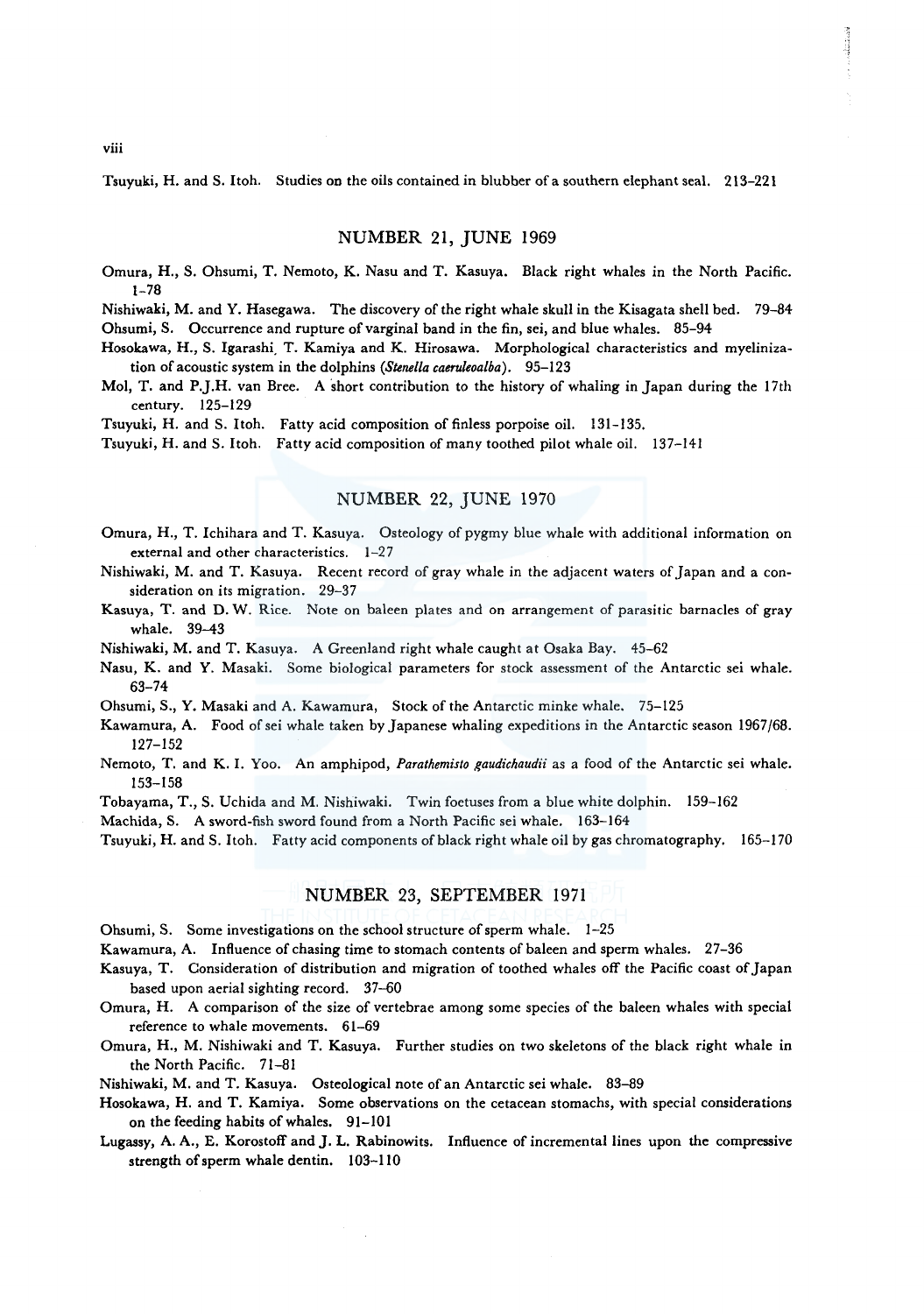Nishiwaki, M. and N. Oguro. Baird's beaked whales caught on the coast of Japan in recent 10 years. 111-122

Mizue, K., M. Nishiwaki and A. Takemura. The underwater sound of Ganges river dolphins *(Platanista gangetica).* 123-128

Kasuya, T. and M. Nishiwaki. First record of *Mesoplodon densirostris* from Formosa. 129-137

Kawamura, A. and K. Kashita. A rare double monster of dolphin, *Stene/la caeruleoalba.* 139-140

Tsuyuki, H. and S. Itoh. Fatty acid components of Ganges river dolphin oil. 141-147

### NUMBER 24, NOVEMBER 1972

Omura, H. An osteological study of the Cuvier's beaked whale, *Ziphius cavirostris*, in the northwest Pacific. 1-34

Nishiwaki, M. and N. Oguro. Catch of the Cuvier's beaked whales off Japan in recent years. 35-41

Nishiwaki, M., T. Kasuya, K. Kureha and N. Oguro. Further comments of *Mesoplodor. gingkodens.* 43-56

Kasuya, T. Growth and reproduction of *Stene/la caeruleoalba* based on the age determination by means of dentinal growth layers. 57-79

Kasuya, T. and N. Oguro. A new tagging method of dolphins. 81-85

Kasuya, T. Some informations on the growth of the Ganges dolphin with a comment on the Indus dolphin. 87-108

Kasuya, T. and A.K.M. Aminul Haque. Some informations on the distribution and seasonal movement of the Ganges dolphin. 109-115

Tsuyuki, H. and S. Itoh. Fatty acid component of various blubber oil of Ganges River dolphin. 117-125

Naito, Y. and M. Nishiwaki. The growth of two species of the harbour seal in the adjacent waters of Hokkaido. 127-144

Ichihara, T. and K. Yoshida. Diving depth of northern fur seals in the feeding time. 145-148

#### NUMBER 25, SEPTEMBER 1973

Kasuya, T. Systematic consideration of recent toothed whales based on the morphology of tympanoperiotic bone. 1-103

Omura, H. A review of pelagic whaling operations in the Antarctic based on the effort and catch data in 10° squares of latitude and longitude. 105-203

Nasu, K. Results of whale sighting by Chiyoda Maru No. 5 in the Pacific sector of the Antarctic and Tasman Sea in the 1966/67 season. 205-217

Kawamura, A. Food and feeding of sei whale caught in the waters south of 40°N in the North Pacific. 219-236

Ohsumi, S. Find of marlin spear from the Antarctic minke whales. 237-239

Seki, Y. An anatomical study on the lower extension of the dorasl vagal nucleus to the upper cervical cord in the sperm whale. 241-249

Tobayama, T., M. Nishiwaki and H. C. Yang. Records of the Fraser's Sarawak dolphin *(Lagmodelphis hosei)* in the western North Pacific. 251-263

Miyazaki, N., T. Kusaya and M. Nishiwaki. Food of *Stene/la caeruleoalba.* 265-275

Nishiwaki, M. Possible vestigial teats of killer whale. 277-278

Williamson, G. R. Counting and measuring baleen and ventral grooves of whales. 279-292

Tsuyuki, H. and S. Itoh. Fatty acid component of blubber oil of Amazon River dolphin. 293-299

Naito, Y. Comparison in colour pattern of two species of harbour seal in adjacent waters of Hokkaido. 301-310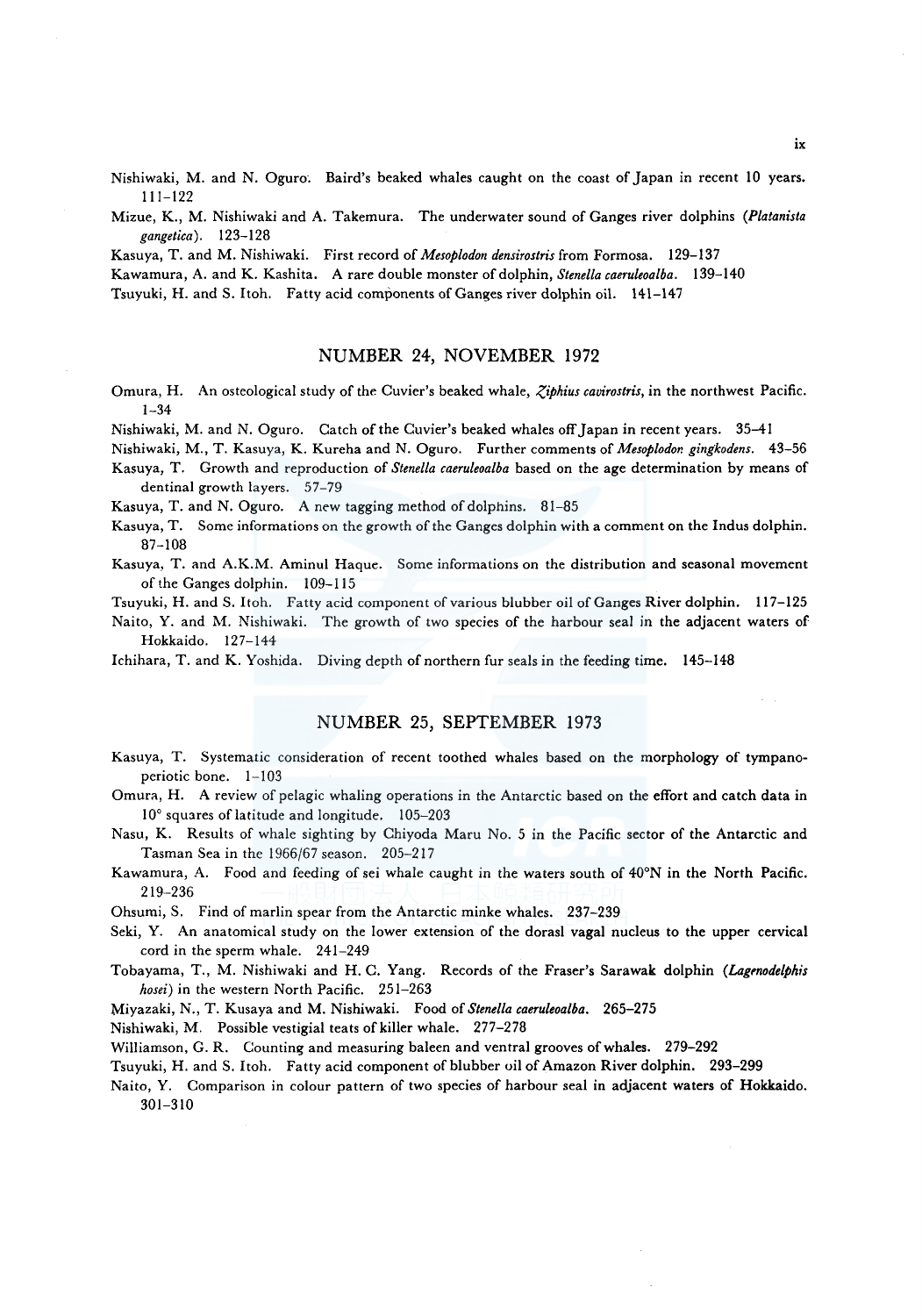### NUMBER 26, NOVEMBER 1974

Omura, H. Possible migration route of the gray whale on the coast of Japan.  $1-14$ 

Satake, Y. and H. Omura. A txonomic study of the minke whale in the Antarctic by means of hyoid bone. 15-24

Kawamura, A. Food and feeding ecology in the southern sei whale. 25-144

- McCann, C. Body scarring on cetacea-odontocetes. 145-155
- Kasuya, T., N. Miyazaki and W. H. Dawbin. Growth and reproduction of *Stene/la attenuata* in the Pacific coast of Japan. 157-226
- Miyazaki, N., T. Kasuya and M. Nishiwaki. Distribution and migration of two species of *Stene/la* in the Pacific coast of Japan. 227-243
- Kamiya, T. and P. Pirlot. Brain morphogenesis in *Stene/la coeruleoalba.* 245-253
- Castello, H. P., A. P. Tomo and J. S. Panizza. First Antarctic record of a killer whale stranding. 255-258

Kamiya, T. and N. Miyazaki. A malformed embryo of *Stene/la coeruleoalba.* 259-263

Kamiya, T. and F. Yamasaki. Organ weights of *Pontoporia blainvillei* and *Platanista gangetica* (Platanistidae). 265-270

Machida, S. Surface temperature field in the Crozet and Kerguelen whaling grounds. 271-287

Machida, S. The voyage of the Konan Maru No. 16 to the Antarctic whaling grounds. 289-302

Itoh, S. and H. Tsuyuki. Fatty acid component of different blubber oil of finless porpoise. 303-306

Itoh, S. and H. Tsuyuki. Fatty acid component of Senegal manatee fats. 309-311

Naito, Y. The hyoid bones of two kinds of harbour seals in the adjacent waters of Hokkaido. 313-320

## NUMBER 27, SEPTEMBER 1975

Omura, H. Osteological study of the minke whale·from the Antarctic. 1-36

Williamson, G. R. Minke whales off Brazil. 37-59

- Kawamura, A. A consideration on an available source of energy and its cost for locomotion in fin whales with special reference to the seasonal migrations. 61-79
- Kasuya, T. and M. Nishiwaki. Recent status of the population of Indus dolphin. 81-94
- Kasuya, T. Past occurrence of *Globicephala melaena* in the western North Pacific. 95-108

McCann, C. A study of the genus *Berardius* Duvernoy. 111-137

Nishiwaki, M. and K. Kureha. Strange organ in the anal region of the finless porpoise. 139-140

Machida. S. Distribution of sperm whale catches in the southern Indian Ocean. 141-159

#### NUMBER 28, OCTOBER 1976

Kawamura, A. and Y. Satake. Preliminary report on the geographical distribution of the Bryde's whale in the North Pacific with special reference to the structure of the filtering apparatus. 1-35

Pivorunas, A. A mathematical consideration on the function of baleen plates and their fringes. 37-55

Omura, H. and T. Kasuya. Additional information on skeleton of the minke whale from the Antarctic. 57-68

Omura, H. A skull of the minke whale dug out from Osaka. 69-72

Kasuya, T. Reconsideration of life history parameters of the spotted and striped dolphins based on cemental layers. 73-106

McCann, C. Notes on the foetal skull of *Mesoplodon stejnegeri.* 107-117

Gianuca, N. M. and H.P. Castello. First record of the southern bottlenose whale, *Hyperoodon planifrons*  from Brazil. 119-126

Brownell, R. L. Jr., L. A. Aguayo and N. D. Torres. A Shepherd's beaked whale, *Tasmacetus shepherdi,* from the eastern South Pacific. 127-128

Brownell, R. L. Jr. and R. Praderi. Records of the delphinid genus *Stene/la* in western South Atlantic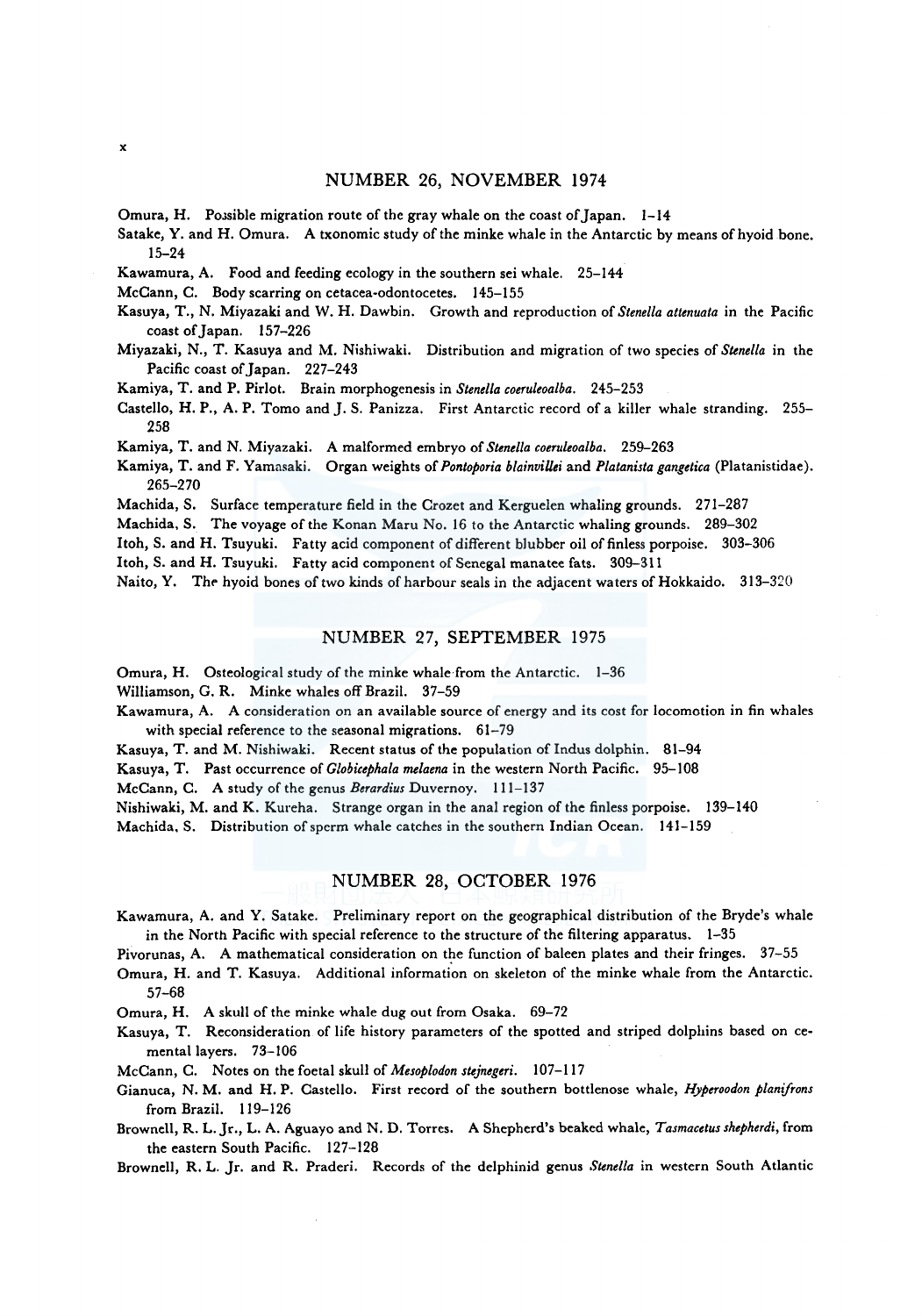waters. 129-135

- Yamasaki, F., H. Satomi and T. Kamiya. An observation on the papillary projections at the lingual margin in the striped dolphin. 137-140
- Kasuya, T. and N. Miyazaki. An observation of epimeletic behavior of *Lagenorhyncus obliquidens.* 141- 143
- Kawakami, T. Squids found in the stomach of sperm whales in the northwestern Pacific. 145-151
- Leung, Y. M. Life cycle of *C)amus scammoni* (Amphipoda: Cyamidae), ectoparasite of gray whale, with a remark on the associated species. 153-160
- Kagei, N., T. Tobayama and Y. Nagasaki. On the helminthum of Franciscana, *Pontoporia blainvillei.*  161-166
- Tsuyuki, H. and S. Itoh. Fatty acid component of lipid of *Euphausia superba.* 167-174
- Naito, Y. The occurrence of the phocid seals along the coast of Japan and possible dispersal of pups. 175-185
- Naito, Y. and M. Oshima. The variation in the development of pelage of the ribbon seal with reference to the systematics. 187-197

#### NUMBER 29, DECEMBER 1977

- Kasuya, T. Age determination and growth of the Baird's beaked whale with a comment on the feta! growth rate. 1-20
- Miyazaki, N. On the growth and reproduction of *Stenella coeruleoalba* off the Pacific coast of Japan. 21-48 Kawamura, A. On the food of Bryde's whales caught in the South Pacific and Indian Oceans. 49-58
- Herman, L. M. and R. C. Antinoja. Humpback whales in the Hawaiian breeding waters: population and pod characteristics. 59-85
- Aminul Haque, A.K.M., M. Nishiwaki, T. Kasuya and T. Tobayama. Observations on the behaviour and other biological aspects of the Ganges susu, *Platanista gangetica*. 87-94
- Yamasaki, F., S. Komatsu and T. Kamiya. A comparative morphology of anal tonsils in Platanistidae. 95-100
- Nemoto, T., R. L. Brownell, Jr. and T. Ishimaru. *Coconeis* diatom on the skin of Franciscana. 101-105
- Castello, H.P. Food of a killer whale: Eagle sting-ray, *Myliobatis* found in the stomach of a stranded *Orcinus orca.* 107-111
- Nishiwaki, M. and A. Sasao. Human activities disturbing natural migration routes of whales. 113-120
- Yoshida, K., N. Baba, M. Oya and K. Mizue. On the formation and regression of corpus luteum in the northern fur seal ovaries. 121-128
- Abe, H., Y. Hasegawa and K. Wada. A note on the air-sac of ribbon seal. 129-135

Kawamura, A. and T. Furuno. On the northern extremes of pack ice observed by whaling vessels in the summer of the Antarctic seasons 1957/58-1962/63. 137-141

## NUMBER 30 DECEMBER 1978

- Kasuya, T. The life history of Dall's porpoise with special reference to the stock off the Pacific coast of Japan. 1-64
- Miyazaki, N. and M. Nishiwaki. School structure of the striped dolphin off the Pacific coast of Japan. 65-116
- Clarke, R., A. Aguayo L. and S. B. de! Campo. Whale observation and whale marking off the coast of Chile in 1964. 117-178
- Miyazaki, N. and S. Wada. Observation of cetacea during whale marking cruise in the western tropical Pacific, 1976. 179-196

Goodall, R. N. P. Report on the small cetaceans stranded on the coasts of Tierra de! Fuego. 197-232 Miyazaki, N. and S. Wada. Fraser's dolphin, *Lagenodelphis hosei* in the western North Pacific. 231-244 Nemoto, T. Humpback whales observed within the continental shelf waters of the eastern Bering Sea.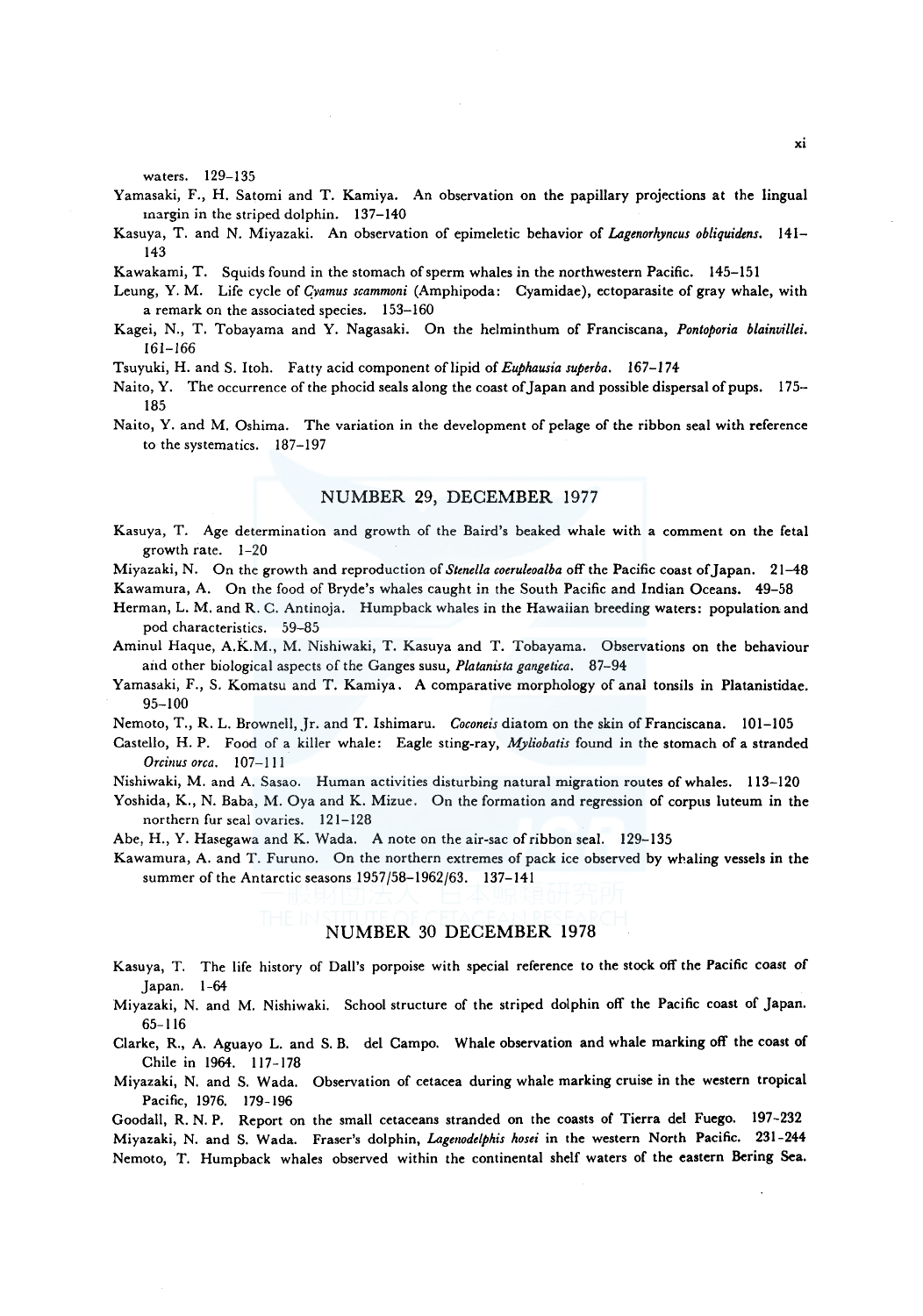245-247

Yamamoto, Y. and H. Hiruta. Stranding of a black right whale at Kumomi, southwestern coast of Izu Peninsula. 249-251

講師 2010年

- Klima, M. Comparison of early development of sternum and clavicle in striped dolphin and in humpback whale. 253-269
- Omura, H. Preliminary report on morphological study of pelvic bones of the minke whale from the Antarctic. 271-279
- Kamiya, T., F. Yamasaki and S. Komatsu. A note on the parathyroid glands ol Ganges susu. 281-284 Yamasaki, F., S. Komatsu and T. Kamiya. Taste buds in the pits at the posterior dorsum of the tongue of *Stenella coeruleoalba.* 285-290
- Kawamura, A. On the baleen filter area in the South Pacific Bryde's whales. 291-300
- Kasuya, T. and M. Nishiwaki. On the age characteristics and anatomy of the tusk of *Dugong dugon*. 301-310
- Kagei, N., K. Asano and M. Kihata. On the examination against the parasites of Antarctic krill, *Euphausia superba.* 311-313

## NUMBER 31, DECEMBER 1979

Kasuya, T. and K. Kureha. The population of finless porpoise in the Inland Sea of Japan. 1-44

- Kasuya, T. and R. L. Brownell Jr. Age determination, reproduction, and growth of Frnaciscana dolphin, *Po11toporia blainvillei.* 45-67
- Jurasz, C. M. and V. P. Jurasz. Feeding modes of the humpback whale, *Megaptera novaeangliae,* in southeast Alaska. 69-83
- Omura, H. and T. Kasuya. A skull of baleen whale dredged from the Inland Sea of Japan. 85-92
- Kamiya, T., T. Tobayama and M. Nishiwaki. Epidermal cyst in the neck of a killer whale. 93-94
- Major, P. F. An aggressive encounter between a pod of whales and billfish. 95-96

Kato, H. Carotenoid colored minke whale from the Antarctic. 97-99

Kato, H. Unusual minke whale with deformed jaw. 101-103

Naito, Y. and S. Konno. The post breeding distributions of ice-breeding harbour seal *(Phoca largha)*  and ribbon seal *(Phoca fasciata)* in the southern sea of Okhotsk. 105-119

Naito, Y. A record of the bearded seal wandering with special reference to the wandering speed. 121-123

Miyazaki, N., K. Itano, M. Fukushima, S. Kawai and K. Honda. Metals and organochlorine compounds in the muscle of dugong from Sulawesi Island. 125-128

Kamiya, T., S. Uchida and T. Kataoka. Organ weights of *Dugong dugon.* 129-132

Nishiwaki, M., T. Kasuya, N. Miyazaki, T. Tobayama and T. Kataoka. Present ditribution of the dugong in the world. 133-141

### NUMBER 32, DECEMBER 1980

Kawamura, A. Food habits of the Bryde's whales taken in the South Pacific and Indian oceans. 1-23 Omura, H. Morphological study of pelvic bones of the minke whale from the Antarctic. 25-37

- Hohn, A. A. Age determination and age related factors in the teeth of western North Atlantic bottlenose dolphins. 39-66
- Yonekura, M., S. Matsui and T. Kasuya. On the external characters of *Globicephala macrorhynchus* off Taiji, Pacific coast of Japan. 67-95
- Nemoto, T., P. B. Best, K. Ishimaru and H. Takano. Diatom films on whales in South African waters. 97-103

Kamiya, T. and P. Pirlot. Brain organization in *Platanista gangetica.* 105-126

Yamasaki, F., S. Komatsu and T. Kamiya. A comparative morphological study on the tongues of manatee and dugong (Sirenia). 127-144

xii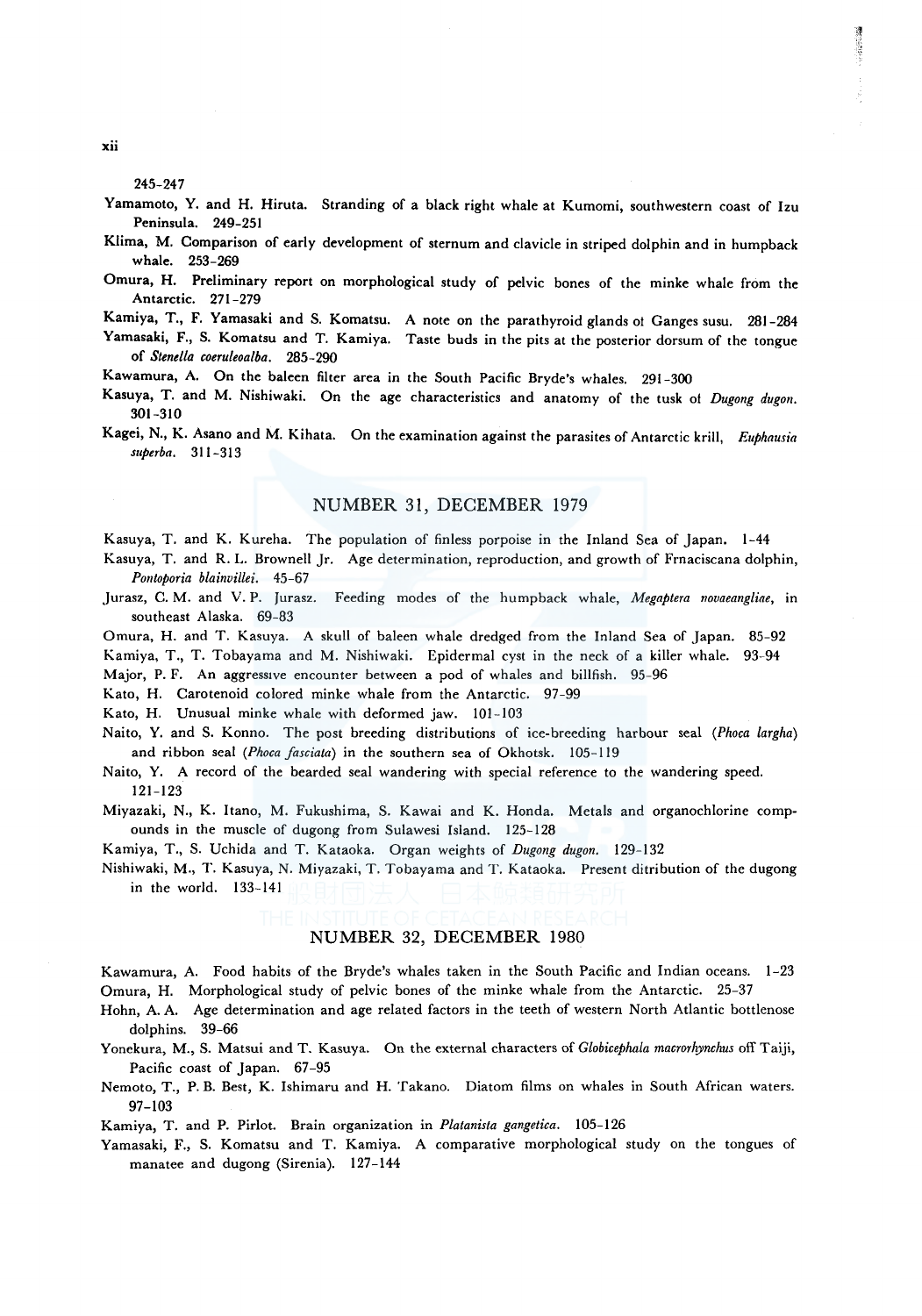Casinos, A. and J. Bou. On a massive stranding of short-finned pilot whale, *Globicephala macrorhynchus*  Gray, 1846, on Margarita Island (Venezuela). 145-148

Mermoz, J. F. *A* brief report on the behavior of commerson's dolphin, *Cephalorhynchus commersonii,* in Patagonian shores. 149-154

Kawamura, A. *A* review of food of balaenopterid whales. 155-198

Kawakami, T. *A* review of sperm whale food. 199-218

#### NUMBER 33, DECEMBER 1981

- Omura, H., T. Kasuya, H. Kato and S. Wada. Osteological study of the Bryde's whale from the central South Pacific and eastern Indian Ocean. 1-26
- Miyazaki, N., Y. Fujise and T. Fujiyama. Body and organ weight of striped and spotted dolphins off the Pacific coast of Japan. 27-67
- Yamasaki, F. and T. Kamiya. The stomach of the Boutu, *Inia geoffrensis:* comparison with those of other Platanistids. 69-81

Watkins, W. A. Activities and underwater sounds of fin whales. 83-117

- Omura, H. and Y. Takahashi. A pygmy sperm whale stranded at Tokaimura, Ibaragi, Japan. 119-124
- Aguilar, A., L. Jover and E. Grau. Some anomalous dispositions of the Jacobson's organ in the fin whale. 125-126

Kamiya, T., N. Miyazaki and S. Shiraga. First case of dicephaly in Odontoceti. 127-129

Ohtaishi, N. and M. Yoneda. A thirty four years old male Kuril seal from Shiretoko Pen., Hokkaido. 131-135

### NUMBER 34, DECEMBER 1982

Sergeant, D. E. Mass strandings of toothed whales (Odontoceti) as a population phenomenon. 1-47 Nishiwaki, M. The mandible of bowhead in Kathmandu. 49-57

- Kawamura, A. Food habits and prey distributions of three rorqual species in the North Pacific Ocean. 59-91
- Zhou, K. Classification and phylogeny of the superfamily Platanistoidea, with notes on evidence of the monophyly of the cetacea. 93-108
- Nishiwaki, M. and T. Tobayama. Morphological study of the hybrid between tursiops and pseudorca. 109-121
- Kato, H. Food habits of largha seal pups in the pack ice area. 123-136
- Nishiwaki, M., M. Yamaguchi, S. Shakita, S. Uchida and T. Kataoka. Recent survey on the distribution of the African manatee. 137-147

## NUMBER 35, MARCH 1984

- Lowry, L. F. and K. J. Frost. Foods and feeding of bowhead whales in western and northern Alaska. 1-16
- Singarajah, K. V. Observations on the occurrence and behaviour of minke whales off the coast of Brazil. 17-38
- Kato, H. Observation of tooth scars on the head of male sprem whale, as an indication of intra-sexual fightings. 39-46
- Seki, Y. Anatomical studies on the cell column located closely medial to the nucleus of the spinal root of the trigeminal nerve in the sperm and the pygmy sperm whales. 47-56
- Kasuya, T. and S. Matsui. Age determination and growth of the short-finned pilot whale off the Pacific coast of Japan. 57-91 ·
- Miyazaki, N., .L. L. Jones and R. Beach. Some observations on the schools of *dalli-* and *truei-type* Dall's porpoise in the northwestern Pacific. 93-105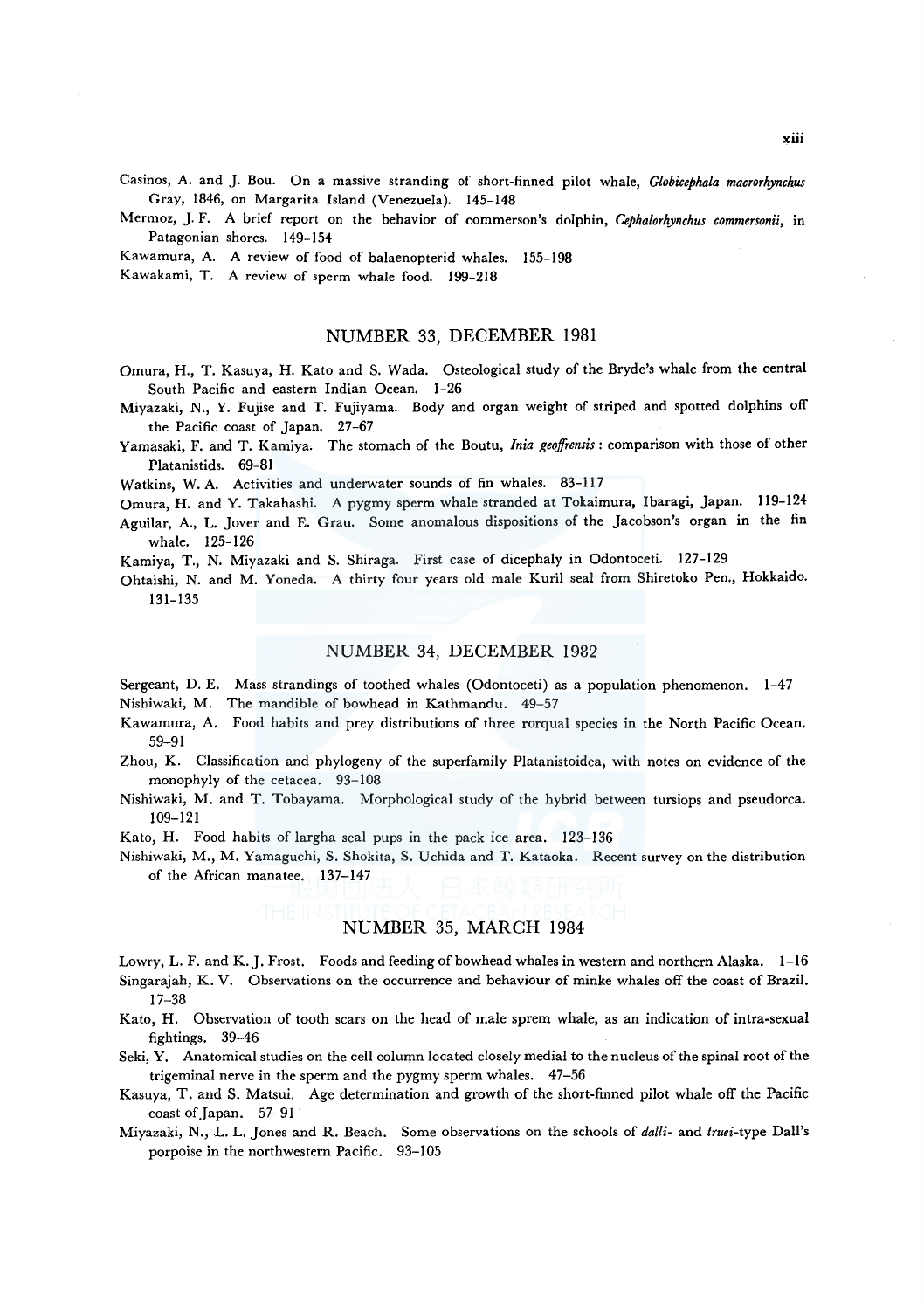Kasuya, T. and L. L. Jones. Behaviour and segregation of the Dall's porpoise in the northwestern North Pacific. 107-128

Leatherwood, S., R. R. Reeves, A. E. Bowles, B. S. Stewart and K. R. Goodrich. Distribution, seasonal movements and abundance of Pacific white-sided dolphins in the eastern North Pacific. 129-157

Fordyce, R. E., R.H. Mattlin and J.M. Dixon. Second record of spectacled porpoise from subantarctic Southwest Pacific. 159-164

Yamasaki, F. and K. Kito. A morphological note of the intestine of the Boutu, with emphasis on its length and ileo-colic transition compared with other Platanistids. 165-172

Zhou, K., M. Zhou and Z. Zhao. First discovery of a tertiary Platanistoid fossil from Asia. 173-181

Omura, H., M. Shirakihara and H. Ito. A pygmy sperm whale accidentally taken by drift net in the North Pacific. 183-193

Furuta, M. Note on a gray whale found in the Ise Bay on the Pacific coast of Japan. 195-197

Appendix Measurements of body proportion of the pygmy blue whale, left by The Late Dr Tadayoshi Ichihara. 199-203

## NUMBER 36, MARCH 1985

Best, P. B. External characters of southern minke whales and the existence of a diminutive form. 1-33

Marsh, H. Observations on the ovaries of an isolated minke whale: evidence for spontaneous sterile ovulation and structure of the resultant corpus. 35-39

D'Vincent, C. G., R. M. Nilson and R. E. Hanna. Vocalization and coordinated feeding behavior of the humpback whale in southeastern Alaska. 41-47

Seki, Y. Anatomical observations on the lower brain stem of the right whale. 49-87

Kito, K. and F. Yamasaki. Duodenal portion of the hepato-pancreatic duct of the Boutu, *lnia geoffrensis.*  89-95

Crespo, E. A., G. Pagnoni and S. N. Pedraza. Structure of a long-finned pilot whale school stranded in Patagonia. 97-106

Kasuya, T. Effect of exploitation on reproductive parameters of the spotted and striped dolphins off the Pacific coast of Japan. 107-138

Kasuya, T. and S. Shiraga. Growth of Dall's porpoise in the western north Pacific and suggested geographical growth differentiation. 139-152

Brownell, R. L. Jr. and R. Praderi. Distribution of Commerson's dolphin, *Cephalorhynchus commersonii,* and the rediscovery of the type of *Lagenorhynchus floweri.* 153-164

Pinedo, M. C. A note on a stranding of the humpback whale on the southern coast of Brazil. 165-168

# NUMBER 37, MARCH 1986

Ohsumi, S. Yearly change in age and body length at sexual maturity of a fin whale stock in the eastern North Pacific. 1-16.

Ohsumi, S. Earplug transition phase as an indicator of sexual maturity in female Antarctic minke whales. 17-30.

Simmons, M. L. and H. Marsh. Sightings of humpback whales in Great Barrier Reef waters. 31-46.

Horwood, J. W. The lengths and distribution of Antarctic sei whales. 47-60.

Kasuya, T. Distribution and behavior of Baird's beaked whales off the Pacific coast of Japan. 61-83.

Kasuya, T., T. Tobayama, T. Saiga and T. Kataoka. Perinatal growth of delphinoids: information from aquarium reared bottlenose dolphins and finless porpoises. 85-97.

Yabu, H. and H. Ogi. Chromosome number of two color types of the Dall's porpoise. 99-102.

Reiner, F. First record of Sowerby's beaked whale from Azores. 103-107.

Lichter, A. A. Records of beaked whales (Ziphiidae) from the western South Atlantic. 109-127.

Scarff,]. E. Occurrence of the barnacles *Coronula diadema, C. reginae* and *Cetopirus complanatus* (Cirripedia) on right whales. 129-153.

xiv